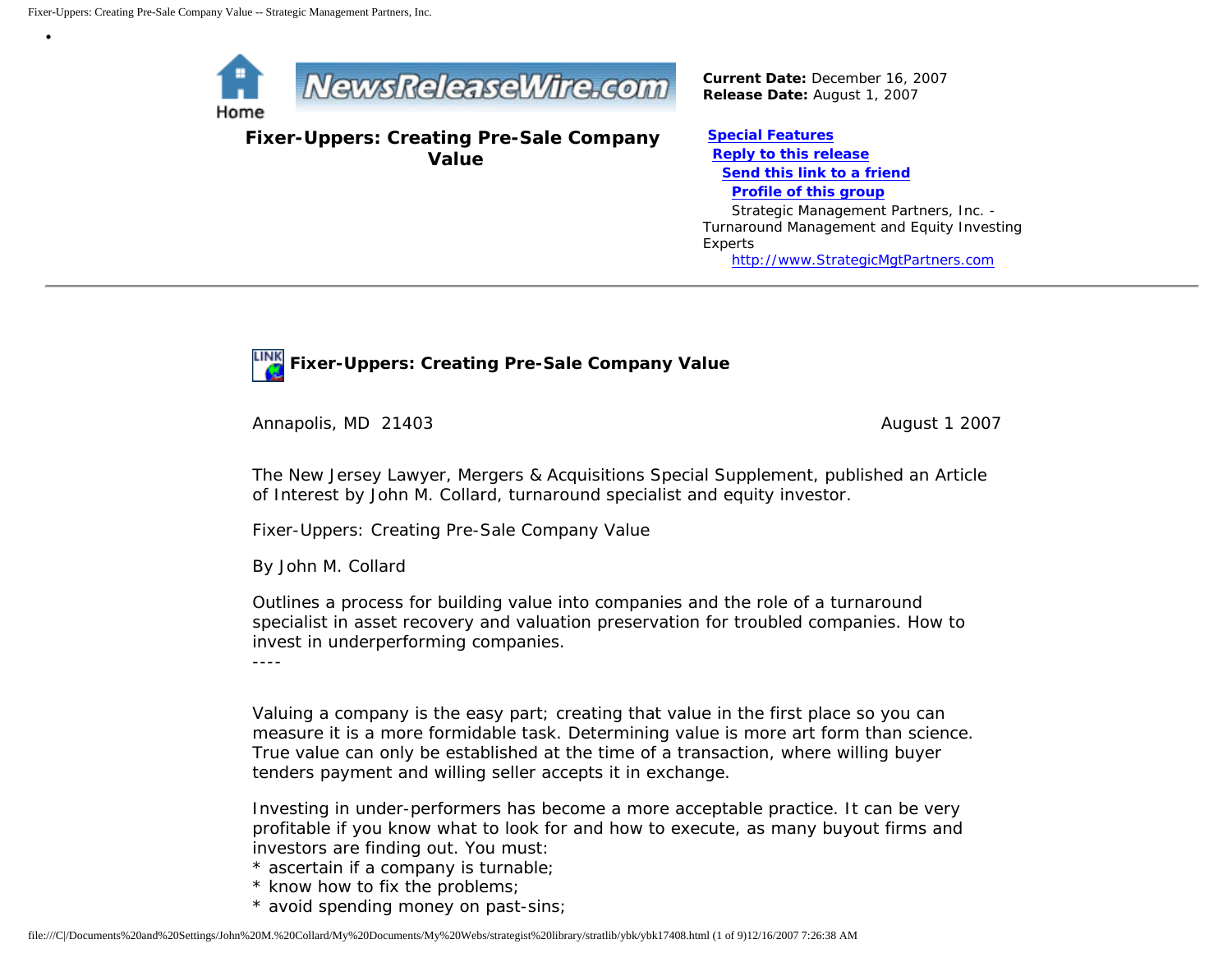- \* obtain at the right price;
- \* manage the turnaround; and
- \* sell at increased value.

This is simply stated yet tricky to implement. But there is a process to provide positive results.

This niche market allows investors to capitalize on initial positive results, which have become stalled investments. Seek enterprises with a critical capital shortage, with future potential. Selectively acquire companies that can provide quality products at competitive prices that are severely undervalued due to ineffective management, and/or lack of market direction and unacceptable penetration. There are opportunities that require capital, yet lack competitive market experience and essential managerial skills where the economy is masking the real situation. Take advantage of distressed level asset pricing and invest cents on the dollar in exchange for large returns. The infusion of capital put into the hands of a leader with a sound strategy and a return-on equity goal in mind can be a powerful motivator.

The key to returns from investing in under-performers is to build properties future buyers want to invest in. Build an enterprise with the sole purpose of selling it at maximum value — concentrate on exit strategies from the start. Build 'going concern value' to yield peak results. Provide what future buyers look for:

 $\Rightarrow$  Consistency of businesses that create value;

- $=$  > High probability of future cash flows;
- => Marketing-oriented management team;
- => Track record demonstrating ability to sell and compete, develop, produce and distribute products, thrive and grow;
- => Realistic return potential from their fair entry valuation.

There is great value in shining up or rebuilding an entity and setting it on a path toward long-term growth — then making your exit.

There are many buyers who accept lower return rates for stable growth and shy away from underperformers until they have been fixed. Leave some future enticement for your buyers.

# Recovery cycle

Whether you invest in a new entity, a portfolio property gone bad, or a DIP opportunity, the recovery cycle is much the same. This cycle starts with a mismanagement slide into trouble, you determine viability and invest, renew the entity's health, and ultimately sell the property.

All troubled entities reach that state through a progression of mismanagement — from officers to board members to investors. The current owners have the opportunity to repair the damage and rebuild value into the company. When the entity is at a precipice there is opportunity. Owners, lenders and other stakeholders will have little choice but to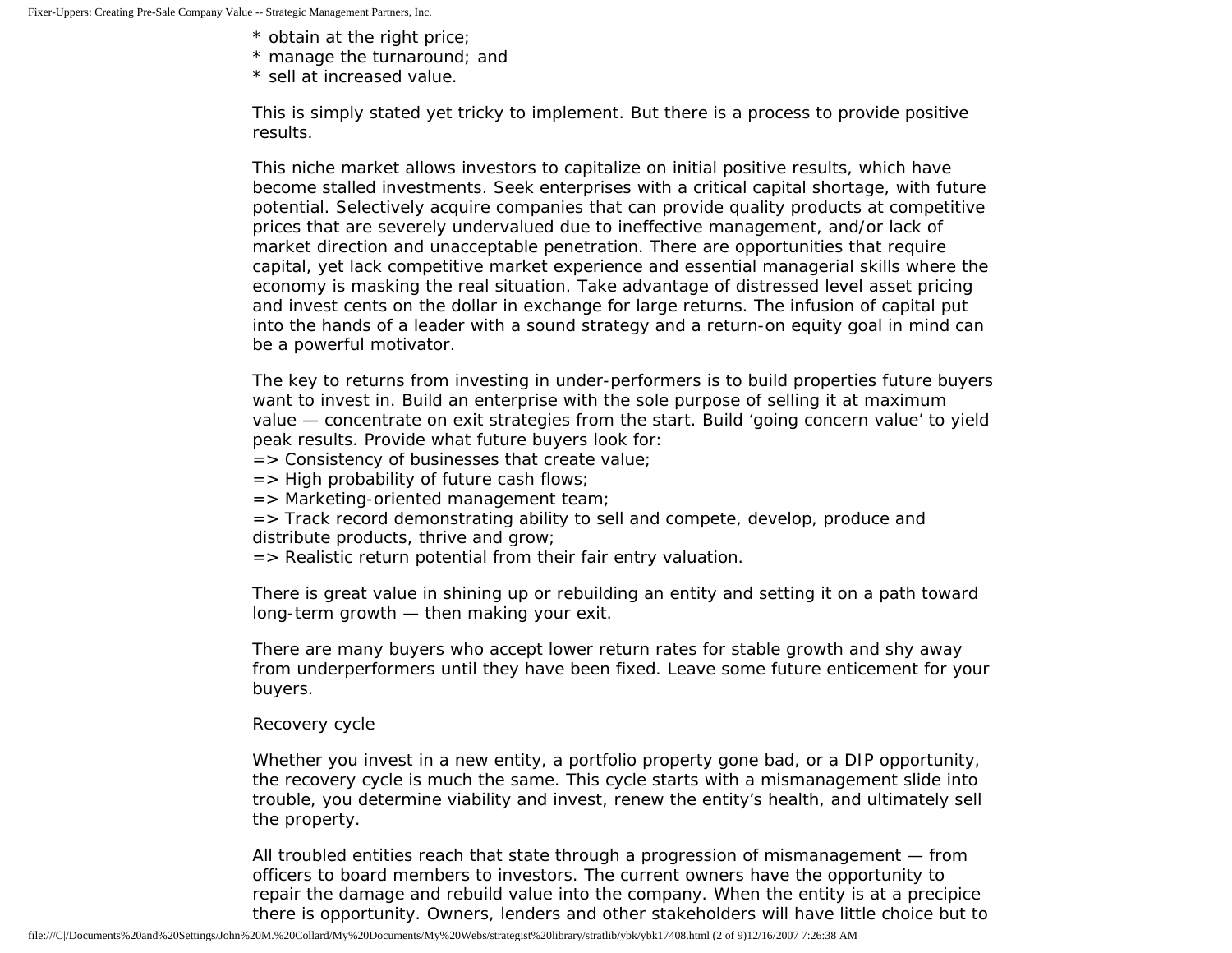bargain, and deals can be made. Be cautious however: Many wait too long and while doing so allow the value to deteriorate completely. Avoid the pitfall of investing in an insolvent company with no fix available. As surprising as this sounds, many do.

Determine turnaround viability by truly understanding the two or three things wrong within the company causing its breakdown. Don't be fooled by symptoms, and never listen to current senior management; if they knew what was wrong they should have fixed it before now.

Make certain you have solutions to fix the real problems that no one else has used, perhaps because you can bring new non-cash resources or applications to influence the revitalization. Take advantage of mispriced material inputs, labor, assets or capacity and intellectual property. The answer is never, "just add cash", and always requires new leadership to implement change.

Negotiate acceptable terms that allow for substantial upside when your work is done. Now you can invest. If there are no solutions, creditors won't cooperate, or the price unrealistic, go on to the next deal. Finding good turnable deals is fundamental to success.

### Take control

There must be a successful turn before the entity can be sold. Never leave this to chance. Always take active control of the entity: Passive investing if managed by prior management is like a placebo, and you will lose your investment. Passive positions are only acceptable if they contribute to an investor pool with an active lead participation.

Many equity investors approach an under-performer in their own portfolio by applying strictly financial considerations. These same financial investors compound their problems when they take control of their company to determine salvageability or whether it's a candidate for sale or liquidation. When sold, which is often the case, they write-off their investment. The scenario reveals a fundamental problem: Purely financial consideration is not enough when an operational or revenue-driven turnaround is required. While many investors have run financial or investing institutions, few have run companies as well and are ill equipped to do so. This certainly leads to opportunity for those who can run them.

Substantial value is derived from investors with senior operating leadership experience in their background. They can determine whether one strategy or another can affect the revitalization, and why others didn't work in the past. Many private equity firms and hedge funds are adding operating executive (CEO) talent to complement their managing partners.

Thomas Paine said, "Lead, follow or get out of the way." When there is an underperforming entity, it is time for existing management to get out of the way. They guided company in this mismanagement slide. Why allow them to further complicate the situation?

Process of recovery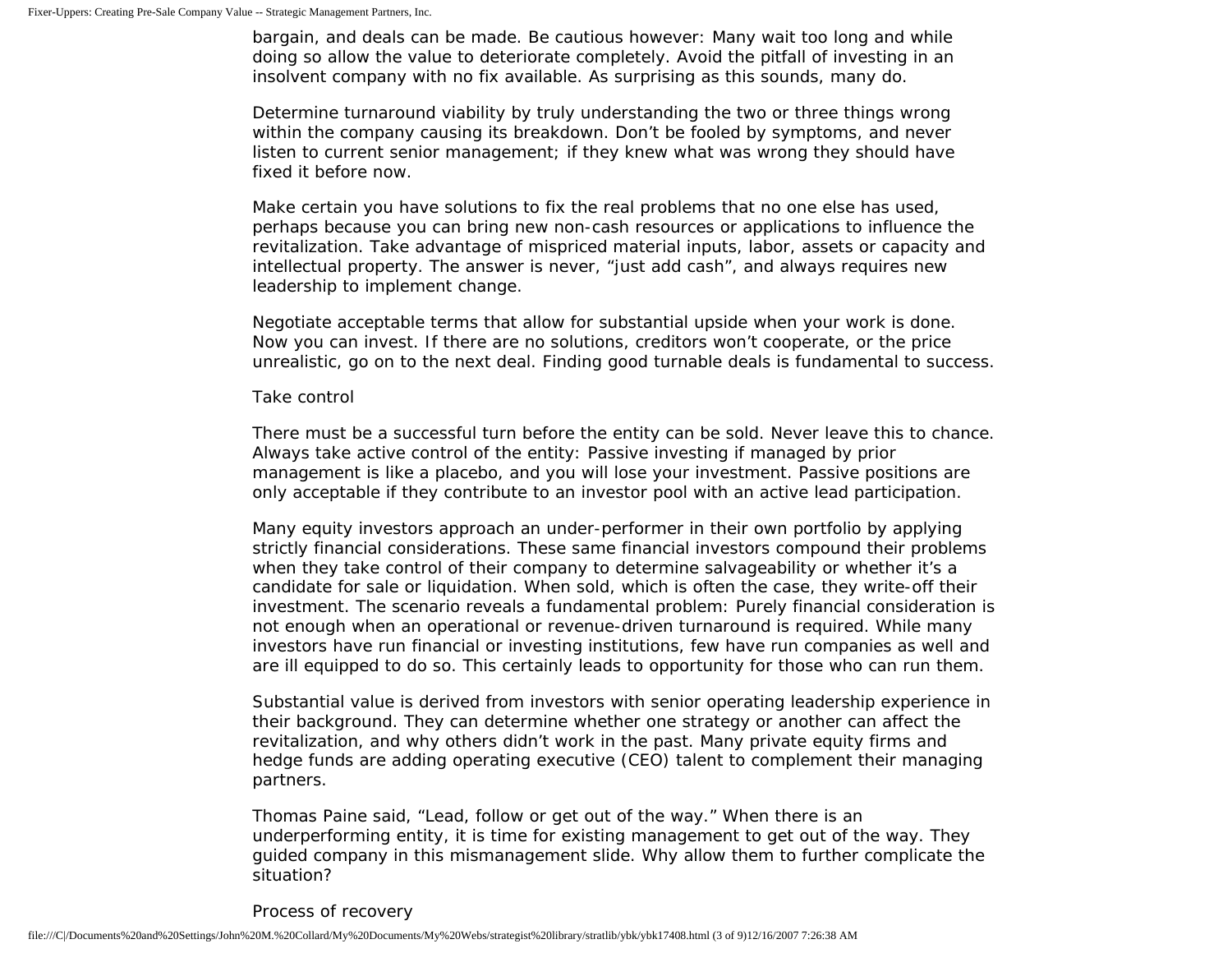There is a process to guide an entity through corporate renewal. It involves utilizing a transferable set of skills to revitalize the property and restore it to a sale-worthy state. Then sell the entity and realize returns.

## Bring leadership

Focus on value creation and guide the company to a new plateau. Your advantage is that of an objective focus, untarnished by the situation at hand. You bring a perspective that does not reside within the company because the players lack experience with their new situation. You are the teacher, the stakeholders are the pupils and together you rebuild in a new direction. You effectively manage "change control."

Install a CEO with transition experience in value-building situations. This leader will demonstrate expertise in:

=> Managing crisis, transition, and rebuilding processes;

=> Shaping business strategy and financial structure;

=> Developing management talent, building caliper teams, utilizing and growing existing resources;

- $=$  Srowing sales and market share;
- $\Rightarrow$  Maximizing return on capital;
- => Linking management performance to ultimate goals;
- => Developing incentive-based compensation programs.

This leader must get directly involved in making decisions to achieve the ultimate goal sale at increased valuation. He must be held accountable for performance and timely results. Most importantly, he must get things moving. On the revenue/sales side, look at where and how revenue is generated and keep it coming. On throughput/production, get product or service out the door. How else can you bill for it?

The final step to complete the turn is to hire a marquee manager to lead the enduring team. This permanent team adds to the value equation.

# Set strategy

Your investing goals are a shorter-term high multiple return (for the risk) while allowing ongoing longer-term returns for the buyers providing you an exit. Implement long-term strategies which will survive that exit.

While situations differ, one essential strategy is to drive revenues; growth cannot occur without more sales. The strategy must address the problems plaguing the company and provide a roadmap to revitalization. If all you can do is think of strategies tried before don't invest.

An effective strategy is key to implementing change. You must establish a new vision, distill this direction into concrete goals and objectives and create a guide for everyone to follow. Rebuilding momentum is critical to success.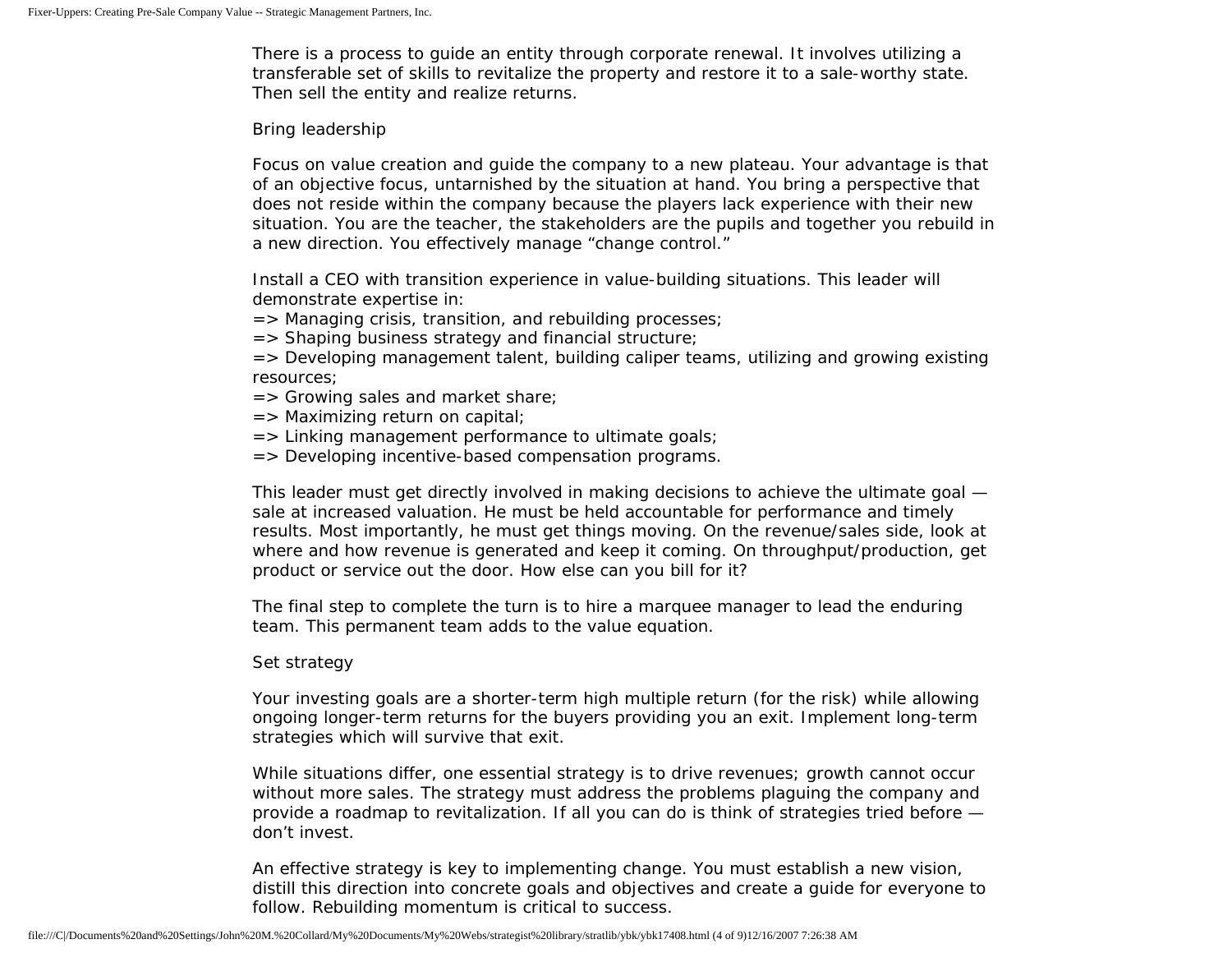## Build quality management team

The value of a company increases sharply with a strong, permanent credible team who can demonstrate their ability to produce consistent sales, profit and cash flow results. Establish continuity in the organization to allow everyone to expect orderly change and opportunity.

Capitalize on available under-utilized human capital — those remaining middle managers. Chances are they are dedicated to the company and its success. Guide them to their next level, and they will take the company the next big step.

#### Acquire new business/sales

There are only two ways to increase sales — sell new products to existing customers, or sell existing products to new customers. Most under-performers have forgotten, or never had, the basics of marketing and promotion. Clearly promote what your products and services can do for your customer to satisfy their needs; differentiate why your product stands apart from the competition.

Become market driven, adapt to changing conditions and improve your competitive position. Deliver only what they are willing to pay for.

### Establish sound capital structure

Create reasons for investors to invest and buyers to buy. A sound strategy with a viable marketplace, efficient delivery and production vehicles coupled with a cohesive management team will entice the investment community. Securing new capital becomes much easier when investors see high probability of return and a viable exit strategy.

As important to infusing cash for working capital needs is to make certain cash won't be diverted into past commitments. Establish relationships with creditors so they will work with the new management team — give them upside when the turn is complete. Consider a "creditor's committee" approach to keep them plugged in and participating. Prepackaged bankruptcies are also available to ensure cooperation. You can always purchase assets out of bankruptcy to ensure a clean structure, a strategy being utilized more often as buyout funds get more comfortable with the process. In many ways this approach can be considered alternative and complimentary financing.

### Implement processes

Use systems and processes to drive the business and control the day-to-day environment, which allows management to run the critical elements of the company. Many managers waste time on tasks where results would be essentially the same, managed or not. Focus on the important things — controlling cash and costs, increasing sales and enhancing value creation. Manage these.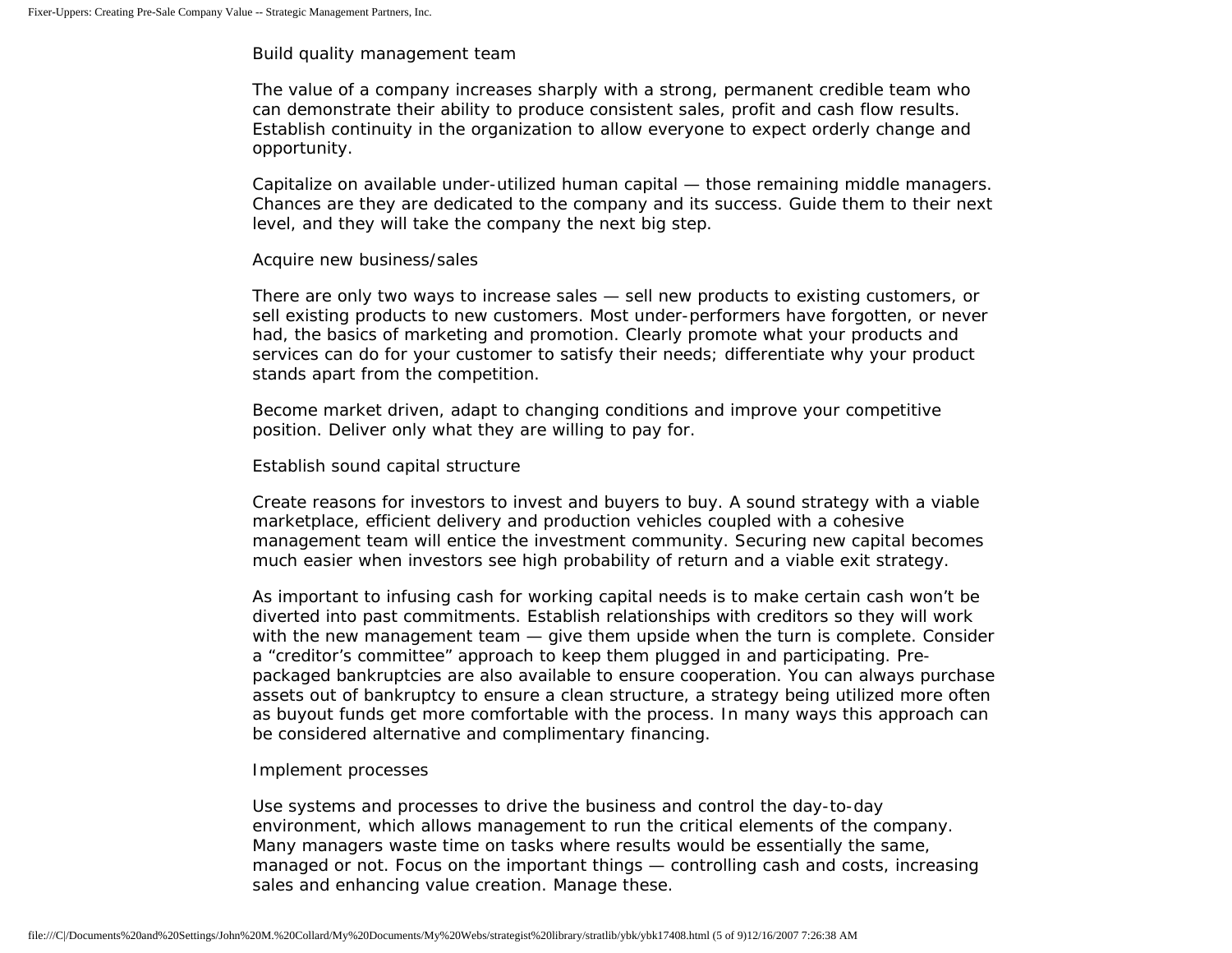Processes define guidelines and expectations — watch for the benefits derived from communicating what is expected. This will re-establish delegation of authority and expectation to those who can turn the events of the company. When results are recurring this stimulates value.

#### Nurture resources

Leverage all resources —people/facilities/advisors — to complete the turn. Often the key resource is the employee: Set up an incentive structure paying only when they accomplish the goals set forth in your long-term strategy. A robust incentive structure shares the risk; if successful all will gain. If not, you're not subsidizing poor performance. Your incentive for investing is return when the sale occurs. Their incentive should be based on performance that will take the company beyond its sale. After all, they are a key asset your buyer is looking for.

### Exit

Know when to 'cash-out'. The greatest ROI comes when the turn is complete and the company is ready for the next tranche to fund growth. At this point there are many new investors who will want to participate.

### Summary

Success in investing recognizes that a small Xr growth in revenues can yield many Xn returns on invested equity. Revenue in excess of controlled fixed costs drops substantial incremental profits [cash] to the bottom line, which in turn drives valuation.

Leverage opportunities to take advantage of distressed level asset pricing in distressed situations; the risk to reward ratio is high. Take operating control in all entities to make certain that those decisions that few understand are made to influence the Xn multiple outcome. Install leadership with extensive experience and success records revitalizing and restructuring entities, operating and executing financially successful exit strategies.

Buy, invest, manage, renew with one thing in mind — maximizing value for resale. When the process is completed, only one result can occur: Value creation and Xn multiple returns.

Remember: Earnings and cash capacity + achieved X multiple on investment + demonstrated Improvements  $+$ functioning management Team in place

\_\_\_\_\_\_\_\_\_\_\_\_\_\_\_\_\_\_\_\_\_\_\_\_\_\_\_\_\_

<sup>=</sup> time to sell.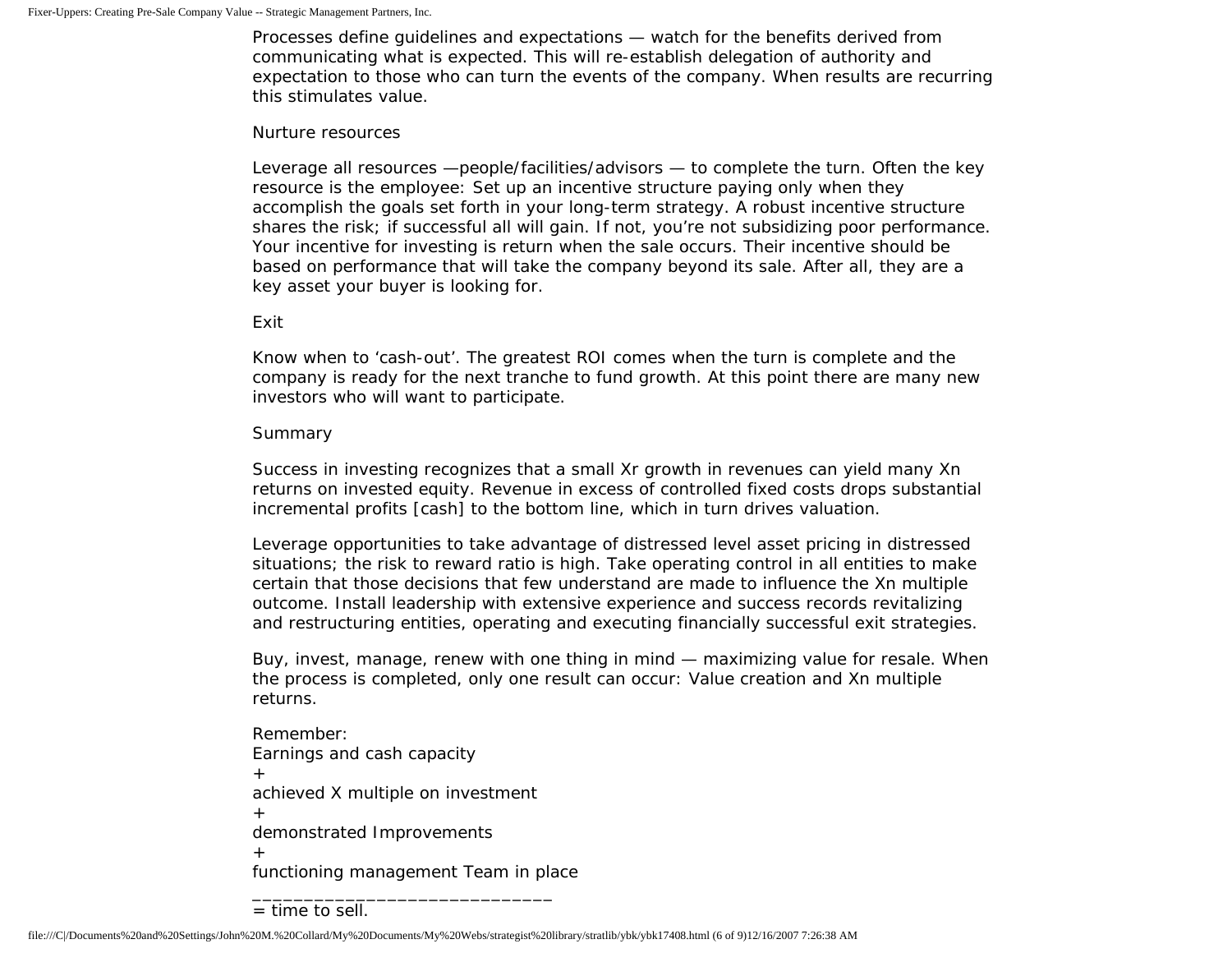Reference: [Library: Fixer-Uppers: Creating Pre-Sale Company Value](http://members.aol.com/stratlib3/njlfixup.html)

[Library: Fixer-Uppers: Creating Pre-Sale Company Value \(PDF\)](http://members.aol.com/stratlib3/njlfixup.pdf) 

[www.StrategistLibrary.com](http://www.strategistlibrary.com/)

[www.StrategicMgtPartners.com](http://www.strategicmgtpartners.com/)

About the Author

John M. Collard, is Chairman of Annapolis, Maryland-based Strategic Management Partners, Inc. (410-263-9100, www.StrategicMgtPartners.com), a nationally recognized turnaround management firm specializing in interim executive leadership, asset recovery, and investing in underperforming companies. He is Past Chairman of the Turnaround Management Association, a Certified Turnaround Professional, and brings 35 years senior operating leadership, \$85M asset recovery, 40+ transactions worth \$780M+, and \$80M fund management expertise to run troubled companies, and advise company boards, litigators, institutional and private equity investors.

[www.StrategicMgtPartners.com](http://www.strategicmgtpartners.com/)

John M. Collard (John@StrategicMgtPartners.com) Chairman Strategic Management Partners, Inc. 522 Horn Point Drive Annapolis, MD 21403 Phone : 410-263-9100 Fax : 410-263-6094

[www.StrategicMgtPartners.com](http://www.strategicmgtpartners.com/)

More Information [Library: Fixer-Uppers: Creating Pre-Sale Company Value](http://members.aol.com/stratlib3/njlfixup.html)

[Contact John M. Collard](http://www.expertclick.com/expertClick/contact/default.cfm?Action=ContactExpert&GroupID=1016)

[Ask a question with InterviewNetS](http://www.expertclick.com/expertClick/contact/default.cfm?GroupID=1016)M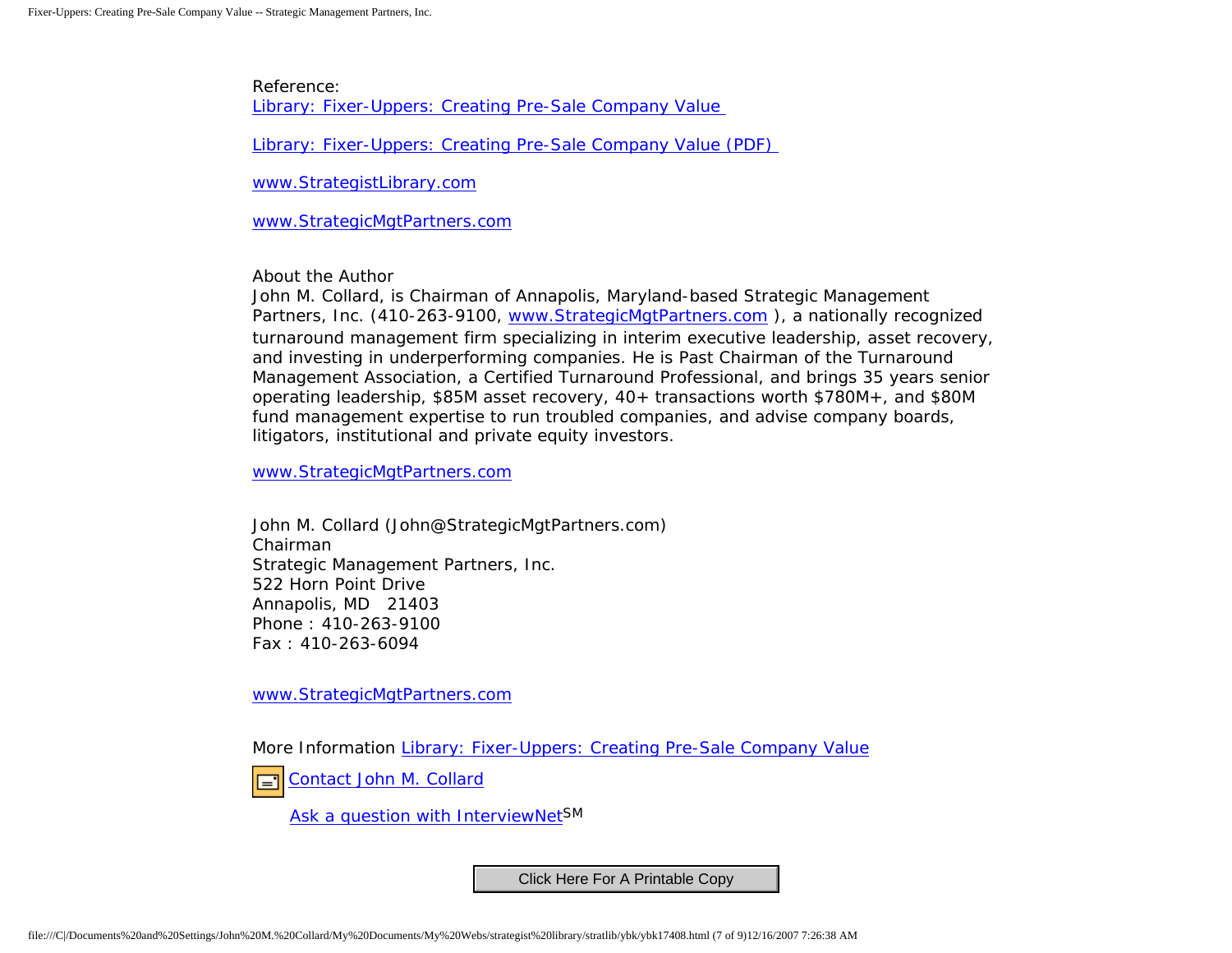|     | Other experts on these topics:   |
|-----|----------------------------------|
| 1.  | <b>Management</b>                |
| 2.  | Leadership                       |
| 3.  | <b>Planning</b>                  |
| 4.  | <b>Invest</b>                    |
| 5.  | <b>Strategy</b>                  |
| 6.  | <b>Small Business</b>            |
| 7.  | <b>Strategic Planning</b>        |
| 8.  | <b>Advisor</b>                   |
| 9.  | <b>Valuation</b>                 |
| 10. | <b>Transition</b>                |
| 11. | <b>Value</b>                     |
| 12. | <b>Bankruptcy</b>                |
| 13. | <b>Crisis Management</b>         |
| 14. | <b>Governance</b>                |
| 15. | <b>Investment Management</b>     |
| 16. | <b>CEO Effectiveness</b>         |
| 17. | <b>Executive Leadership</b>      |
| 18. | <b>Turnaround</b>                |
| 19. | <b>Corporate Change</b>          |
| 20. | <b>Ethical Issues/Management</b> |
| 21. | <b>Startup</b>                   |
| 22. | <b>Corporate Restructuring</b>   |
| 23. | <b>Executive Transition</b>      |
| 24. | <b>Turnaround Management</b>     |
| 25. | <b>Venture Capital</b>           |
| 26. | <b>Asset Recovery</b>            |

**27. [Corporate Renewal](http://www.expertclick.com/search/default.cfm?SearchCriteria=Corporate Renewal)**